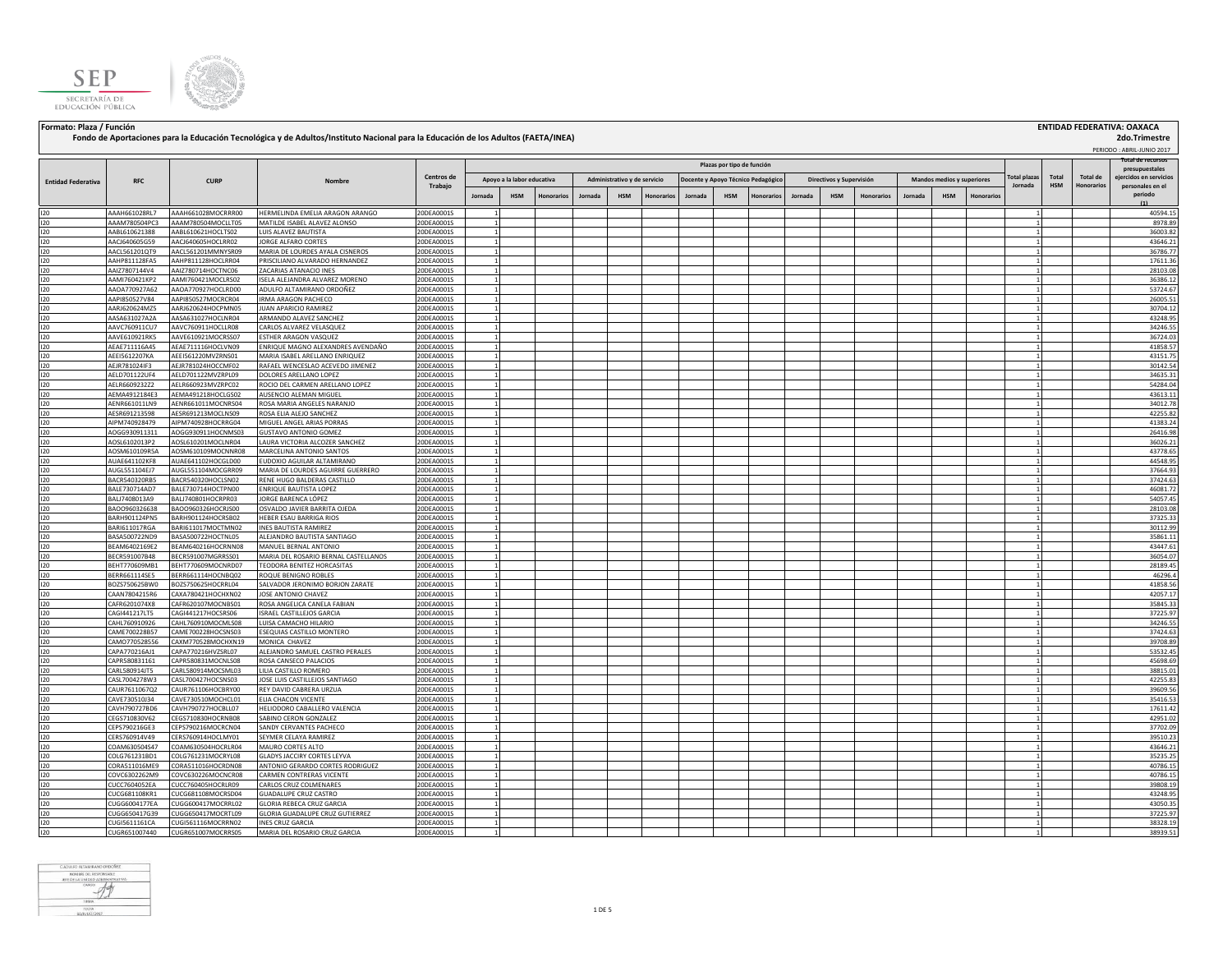| 120 | CUJT751221MS1        | CUJT751221HOCRRM06               | TOMAS PEDRO CRUZ JARQUIN               | 20DEA0001S                 |  |  |  |  |  | 43248.95 |
|-----|----------------------|----------------------------------|----------------------------------------|----------------------------|--|--|--|--|--|----------|
|     | CUMA680109GU4        | CUMA680109HOCRZN09               | ANTONIO CRUZ MEZA                      | 20DEA0001S                 |  |  |  |  |  | 42634.43 |
| 120 |                      |                                  |                                        |                            |  |  |  |  |  |          |
| 120 | CUNO641222214        | CUXN641222MOCVXR07               | NORMA EUNICE CUEVAS                    | 20DEA0001S                 |  |  |  |  |  | 37623.23 |
|     | CURY780320SK6        | CURY780320MOCRGD03               | YADIRA CRUZ REGINO                     | 20DEA0001S                 |  |  |  |  |  | 38290.09 |
| 120 |                      |                                  |                                        |                            |  |  |  |  |  |          |
| 120 | CUSC581128CS7        | CUSC581128MOCRNB06               | CIBELES CRUZ SANCHEZ                   | 20DEA0001S                 |  |  |  |  |  | 40786.15 |
|     |                      |                                  |                                        |                            |  |  |  |  |  |          |
| 120 | CUSD661223SC1        | CUSD661223HOCRLG00               | DAGOBERTO CRUZ SALVATIERRA             | 20DEA0001S                 |  |  |  |  |  | 42653.09 |
| 120 | CUVM711021953        | CUVM711021HOCRGGO8               | MIGUEL ALFONSO CURIOCA VEGA            | 20DEA0001S                 |  |  |  |  |  | 53379.59 |
| 120 | DEG1730102RL5        | DEGJ730102HOCSRS04               | <b>IFSUS RANGEL DESALES GUERACH</b>    | 20DEA0001S<br>$\mathbf{1}$ |  |  |  |  |  | 42057.17 |
|     |                      |                                  |                                        |                            |  |  |  |  |  |          |
| 120 | DIMD700627M67        | DIMD700627HOCZRR07               | DARIO DIAZ MARTINEZ                    | 20DEA0001S                 |  |  |  |  |  | 42601.33 |
| 120 | DIMZ860407RY7        | DIMZ860407HOCLJL04               | ZALATIEL DILLANES MIJANGOS             | 20DEA0001S<br>$\mathbf{1}$ |  |  |  |  |  | 34246.5  |
|     |                      |                                  |                                        |                            |  |  |  |  |  |          |
| 120 | DOJA780111JF5        | DOJA780111HOCRML01               | ALAIN DORANTES JIMENEZ                 | 20DEA0001S                 |  |  |  |  |  | 41659.91 |
| 120 | FARG740312GR1        | EARG740312HOCVZR08               | <b>GREGORIO EVANGELISTA RUIZ</b>       | 20DEA0001S<br>$\mathbf{1}$ |  |  |  |  |  | 53615.24 |
|     |                      |                                  |                                        |                            |  |  |  |  |  |          |
| 120 | UMR700919FU1         | EUMR700919HOCSNC05               | RICARDO ESTUDILLO MONTALVO             | 20DEA0001S                 |  |  |  |  |  | 41659.91 |
| 120 | FAGS610530QG0        | FAGS610530MDFRNL05               | SOLEDAD FRANCO GONZALEZ                | 20DEA0001S                 |  |  |  |  |  | 36211.09 |
|     |                      |                                  |                                        |                            |  |  |  |  |  |          |
| 120 | FAHA5711156C9        | FAHA571115HOCRRL01               | ALBERTO FRANCO HERNANDEZ               | 20DEA0001S                 |  |  |  |  |  | 26416.98 |
|     |                      |                                  |                                        |                            |  |  |  |  |  |          |
| 120 | FEJC720716GW1        | FEJC720716MOCRMR08               | MARIA DEL CARMEN FABIOLA FERIA JIMENEZ | 20DEA0001S                 |  |  |  |  |  | 27314.88 |
| 120 | EOR780413UD5         | FEOR780413MDFRRC04               | ROCIO FERIA ORTIZ                      | 20DEA0001S                 |  |  |  |  |  | 40694.93 |
|     |                      |                                  |                                        |                            |  |  |  |  |  |          |
| 120 | FETP761101LQ1        | FETP761101HOCLRR00               | PERFECTO FELIPE TRAPAGA                | 20DEA0001S                 |  |  |  |  |  | 42653.09 |
| 120 | EOGR7109293C0        | FOGR710929HHGLNF05               | <b>RAFAEL ELORES GONZALEZ</b>          | 20DEA0001S                 |  |  |  |  |  | 43687.6  |
|     |                      |                                  |                                        |                            |  |  |  |  |  |          |
| 120 | FOPE560130AZ7        | FOPE560130HOCLBP00               | EPIFANIO FLORES PUEBLITA               | 20DEA0001S                 |  |  |  |  |  | 43017.24 |
| 120 | FOZB740430RX0        | FOZB740430HOCLRN19               | <b>BENITO JAIME FLORES ZURITA</b>      | 20DEA0001S                 |  |  |  |  |  | 42454.43 |
|     |                      |                                  |                                        |                            |  |  |  |  |  |          |
| 120 | FUSC7603059F9        | FUSC760305MOCNLR09               | MARIA DEL CARMEN FUENTES SOLAR         | 20DEA0001S                 |  |  |  |  |  | 42090.28 |
| 120 | GAAD7505058R2        | GAAD750505HOCRNV03               | DAVID GARCIA ANGEL                     | 20DEA0001S                 |  |  |  |  |  | 42255.83 |
|     |                      |                                  |                                        |                            |  |  |  |  |  |          |
| 120 | GAAF6806043C1        | GAAF680604HOCLGR01               | FRANCISCO GALLARDO AGUILAR             | 20DEA0001S                 |  |  |  |  |  | 30733.69 |
| 120 | GACF571004G17        | GACF571004HOCRHR01               | FRANCISCO GARCIA CHIÑAS                | 20DEA0001S                 |  |  |  |  |  | 17611.32 |
|     |                      |                                  |                                        |                            |  |  |  |  |  |          |
| 120 | GAGA830814T26        | GAGA830814MOCLLS02               | ASUNCION NERY GALINDO GALINDO          | 20DEA0001S                 |  |  |  |  |  | 32563.87 |
| 120 | GAGE740602S42        | GAGE740602MOCRRM01               | <b>EMILIA GARCIA GARCIA</b>            | 20DEA0001S                 |  |  |  |  |  | 35707.5  |
|     |                      |                                  |                                        |                            |  |  |  |  |  |          |
| 120 | GAHJ7506198Z9        | GAHJ750619HOCNRL02               | JULIAN FILIBERTO GANDARILLAS HERNANDEZ | 20DEA0001S                 |  |  |  |  |  | 17611.32 |
| 120 | GALF7301112S5        | GALF730111MOCRPR03               | FRANCISCA GUILLERMINA GARCIA LOPEZ     | 20DEA0001S                 |  |  |  |  |  | 41858.57 |
|     |                      |                                  |                                        |                            |  |  |  |  |  |          |
| 120 | GALM6010238X3        | GALM601023MOCRNR04               | MARGARITA LETICIA GARCIA LUNA          | 20DEA0001S                 |  |  |  |  |  | 40786.15 |
| 120 | GALR710301FK6        |                                  |                                        | 20DEA0001S                 |  |  |  |  |  |          |
|     |                      | GALR710301MOCLBS04               | ROSA MARIA GALLEGOS LABIAS             |                            |  |  |  |  |  | 43215.85 |
| 120 | GALS700622D4A        | GALS700622MOCRPY07               | SYLVIA MAGDALENA GARCIA LOPEZ          | 20DEA0001S<br>$\mathbf{1}$ |  |  |  |  |  | 31160.52 |
| 120 | GAME670305JJ4        | GAME670305MOCRRL09               | ELIZABETH GARCIA MARTINEZ              | 20DEA0001S                 |  |  |  |  |  | 42653.08 |
|     |                      |                                  |                                        |                            |  |  |  |  |  |          |
| 120 | GAMF891009AE3        | GAMF891009MBCRNT06               | FATIMA DEL ROSARIO GARCIA MENDOZA      | 20DEA0001S                 |  |  |  |  |  | 35186.11 |
| 120 | GANT8105197E8        | GANT810519HOCRXR00               | TARCIS GARCIA NUÑEZ                    | 20DEA0001S                 |  |  |  |  |  | 33007.75 |
|     |                      |                                  |                                        |                            |  |  |  |  |  |          |
| 120 | GARP750217RB5        | GARP750217MOCLYT08               | PATRICIA GALINDO REYES                 | 20DEA0001S                 |  |  |  |  |  | 34246.5  |
| 120 | GAT1700220R64        | GATI700220MOCRMR07               | <b>IRMA GARCIA TAMAYO</b>              | 20DEA0001S                 |  |  |  |  |  | 43687.63 |
|     |                      |                                  |                                        |                            |  |  |  |  |  |          |
| 120 | GAVC800126EG4        | GAVC800126MOCYLL08               | CLAUDIA LILIANA GAY VALENCIA           | 20DEA0001S                 |  |  |  |  |  | 29344.48 |
|     | GOCL5306113T1        | GOCL530611HOCMSS00               | LUIS RAFAEL GOMEZ CASTILLO             | 20DEA0001S                 |  |  |  |  |  | 42057.17 |
| 120 |                      |                                  |                                        |                            |  |  |  |  |  |          |
| 120 | GOFC5803062S4        | GOFC580306HOCNRR02               | CIRO GONZALEZ FRANCO                   | 20DEA0001S                 |  |  |  |  |  | 36054.0  |
|     | GOMP8107018G7        | GOMP810701HOCMRD00               | PEDRO GOMEZ MARQUEZ                    | 20DEA0001S                 |  |  |  |  |  | 30733.69 |
| 120 |                      |                                  |                                        |                            |  |  |  |  |  |          |
| 120 | GOPE610511J59        | GOPE610511HOCNRR06               | ERNESTO GONZALEZ PERALTA               | 20DEA0001S                 |  |  |  |  |  | 45878.69 |
|     | GORJ681203GH6        | GORJ681203HOCNZV07               | JAVIER GONZALEZ RUIZ                   | 20DEA0001S                 |  |  |  |  |  | 43972.72 |
| 120 |                      |                                  |                                        |                            |  |  |  |  |  |          |
| 120 | GORS630531PT4        | GORS630531MOCDSL00               | SILVIA GODINEZ RASGADO                 | 20DEA0001S                 |  |  |  |  |  | 42255.83 |
| 120 | GORS740318BX7        | GORS740318MDFMYN03               | SANDRA ANGELICA GOMEZ REYES            | 20DEA0001S<br>$\mathbf{1}$ |  |  |  |  |  | 38962.12 |
|     |                      |                                  |                                        |                            |  |  |  |  |  |          |
| 120 | GUCF571020QL8        | GUCF571020HOCTNL07               | FELICIANO GUTIERREZ CONTRERAS          | 20DEA0001S                 |  |  |  |  |  | 46940.56 |
|     |                      |                                  |                                        |                            |  |  |  |  |  |          |
| 120 | GUDH680108EC7        | GUDH680108HOCTZL01               | HELADIO GUTIERREZ DIAZ                 | 20DEA0001S                 |  |  |  |  |  | 47153.44 |
| 120 | GUMJ680814RK8        | GUMJ680814MOCTRN02               | JUANA BELEM GUTIERREZ MORALES          | 20DEA0001S                 |  |  |  |  |  | 41659.91 |
|     |                      |                                  |                                        |                            |  |  |  |  |  |          |
| 120 | GUSR6510162R4        | GUSR651016MOCZLC03               | ROCIO JULIA GUZMAN SOLANA              | 20DEA0001S<br>$\mathbf{1}$ |  |  |  |  |  | 42123.39 |
| 120 | HEBV650315UQ8        | HEBV650315HOCRRD09               | VIDAL EDMUNDO HERNANDEZ BARRIENTOS     | 20DEA0001S                 |  |  |  |  |  | 40536.53 |
|     |                      |                                  |                                        |                            |  |  |  |  |  |          |
| 120 | HECF51011718A        | HECF510117HOCRRL04               | FLORENTINO NATALIO HERNANDEZ CERVANTES | 20DEA0001S                 |  |  |  |  |  | 36453.82 |
| 120 | HECM781122PA4        | HECM781122HOCRNR02               | MAURO HERNANDEZ CANSECO                | 20DEA0001S                 |  |  |  |  |  | 45437.56 |
|     |                      |                                  |                                        |                            |  |  |  |  |  |          |
| 120 | HECR740928IY6        | HECR740928MOCRCQ01               | RAQUEL HERNANDEZ COCA                  | 20DEA0001S                 |  |  |  |  |  | 38866.09 |
| 120 | HEDG730227D28        | HEDG730227HOCRZL06               | <b>GILBERTO HERNANDEZ DIAZ</b>         | 20DEA0001S<br>$\mathbf{1}$ |  |  |  |  |  | 42057.17 |
|     |                      |                                  |                                        |                            |  |  |  |  |  |          |
| 120 | HEFR791029JG0        | HEFR791029HOCRRY08               | REYNALDO HERNANDEZ FRANCO              | 20DEA0001S                 |  |  |  |  |  | 26416.98 |
| 120 | <b>HFHC720327BD1</b> | HEHC720327MOCRRL06               | CELSA HERNANDEZ HERNANDEZ              | 20DEA0001S                 |  |  |  |  |  | 39442.15 |
|     |                      |                                  |                                        |                            |  |  |  |  |  |          |
| 120 | HEHI660424P63        | HEHI660424MOCRRR03               | <b>IRMA HERNANDEZ HERNANDEZ</b>        | 20DEA0001S                 |  |  |  |  |  | 40786.19 |
| 120 | HELA6405036E8        | HELA640503HOCRPN06               | ANDRES HERNANDEZ LOPEZ                 | 20DEA0001S                 |  |  |  |  |  | 40106.19 |
|     |                      |                                  |                                        |                            |  |  |  |  |  |          |
| 120 | HELA680221DQ0        | HELA680221HOCRZN05               | ANTONIO HERNANDEZ LOAEZA               | 20DEA0001S                 |  |  |  |  |  | 43149.65 |
| 120 | HELA731206AL2        | HELA731206HOCRPR04               | AURELIO JESUS HERNANDEZ LOPEZ          | 20DEA0001S                 |  |  |  |  |  | 34246.55 |
|     |                      |                                  |                                        |                            |  |  |  |  |  |          |
| 120 | HEMF741112KP9        | HEMF741112MOCRRD04               | FIDELINA HERNANDEZ MERINO              | 20DEA0001S                 |  |  |  |  |  | 41659.91 |
| 120 | HERH580904K48        | HERH580904HGRRZC08               | HECTOR JAVIER HERNANDEZ RUIZ           | 20DEA0001S                 |  |  |  |  |  | 40786.15 |
|     |                      |                                  |                                        |                            |  |  |  |  |  |          |
| 120 | HERJ721022QP9        | HERJ721022HOCRYN07               | JUAN SANTIAGO HERNANDEZ REYES          | 20DEA0001S                 |  |  |  |  |  | 43248.95 |
|     | HESA750112H92        | HESA750112HOCRNL02               | ALFREDO HERNANDEZ SANTIBAÑEZ           | 20DEA0001S                 |  |  |  |  |  | 35186.11 |
| 120 |                      |                                  |                                        |                            |  |  |  |  |  |          |
| 120 |                      |                                  |                                        | 20DEA0001S                 |  |  |  |  |  | 41297.93 |
|     | HESD620525LU7        | HESD620525MOCRNM06               | DOMITILA HERNANDEZ SANCHEZ             |                            |  |  |  |  |  |          |
|     |                      |                                  |                                        |                            |  |  |  |  |  |          |
| 120 | HESN780925235        | HESN780925MOCRLR00               | NORMA HERNANDEZ SOLIS                  | 20DEA0001S                 |  |  |  |  |  | 33717.1  |
| 120 | HETC620302EK6        |                                  | CRISTOBAL HERNANDEZ TOLEDO             | 20DEA0001S                 |  |  |  |  |  | 35076.83 |
|     |                      | HETC620302HOCRLR04               |                                        |                            |  |  |  |  |  |          |
| 120 | HEZF670206C56        | HEZF670206HOCRRL06               | FELIPE DE JESUS HEREDIA ZARATE         | 20DEA0001S                 |  |  |  |  |  | 40503.41 |
| 120 | HISI610524816        | HISI610524MOCPND02               | IDALIA SONIA OLIVIA HIPOLITO SANTIAGO  | 20DEA0001S                 |  |  |  |  |  | 36054.07 |
|     |                      |                                  |                                        |                            |  |  |  |  |  |          |
| 120 | URJ811203V25         | IURJ811203HOCTYV01               | JAVIER ITURBIDE REYES                  | 20DEA0001S                 |  |  |  |  |  | 35186.11 |
|     | JAOE570420U37        |                                  |                                        | 20DEA0001S                 |  |  |  |  |  |          |
| 120 |                      | JAOE570420MOCRRL05               | ELIA JARQUIN ORTIZ                     |                            |  |  |  |  |  | 32950.53 |
| 120 | JASA531102HS5        | JASA531102MOCCNN00               | MARIA DE LOS ANGELES JACINTO SANTOS    | 20DEA0001S                 |  |  |  |  |  | 45698.69 |
| 120 |                      | JEMM770413CW5 JEMM770413HOCSJR00 | MARGARITO DE JESUS MEJIA               | 20DEA0001S                 |  |  |  |  |  | 45437.56 |
|     |                      |                                  |                                        |                            |  |  |  |  |  |          |
| 120 | JICE590225TP9        | JICE590225MOCMBL06               | LVIRA CECILIA JIMENEZ CABALLERO        | 20DEA0001S                 |  |  |  |  |  | 30507.09 |
| 120 |                      |                                  |                                        |                            |  |  |  |  |  |          |
|     | JIME5207231N4        | JIME520723MOCMRL02               | ELDA JIMENEZ MORGAN                    | 20DEA0001S                 |  |  |  |  |  | 39121.55 |
| 120 | JIPE670915E29        | JIPE670915MOCMCV00               | EVA MIRTHALA JIMENEZ PACHECO           | 20DEA0001S                 |  |  |  |  |  | 42355.12 |
|     |                      | JIPR770214HOCMXB07               | ROBERTO JIMENEZ PIÑON                  | 20DEA0001S                 |  |  |  |  |  |          |
| 120 | JIPR770214DV3        |                                  |                                        |                            |  |  |  |  |  | 54057.45 |
| 120 | JOSE770124SA1        | JOSE770124MOCSNL00               | MARIA ELVIRA JOSE SANTIAGO             | 20DEA0001S                 |  |  |  |  |  | 30733.69 |
| 120 | JULJ8503299J6        | JULJ850329HOCRLS05               |                                        | 20DEA0001S                 |  |  |  |  |  |          |
|     |                      |                                  | JOSE JUAREZ LLAMAS                     |                            |  |  |  |  |  | 53532.45 |
| 120 | JUPO750613A1A        | JUPO750613HOCRCS06               | OSVALDO ANTONIO JUAREZ PICHARDO        | 20DEA0001S                 |  |  |  |  |  | 34246.5  |
| 120 | JUZJ7605064H3        | JUZJ760506HOCRVS07               | JUSTINO ORLANDO JUAREZ ZAVALETA        | 20DEA0001S                 |  |  |  |  |  | 34246.55 |
|     |                      |                                  |                                        |                            |  |  |  |  |  |          |
| 120 | KAGX620119557        | KXGA620119HYNNNL05               | ALBERTO KANTUN GONZALEZ                | 20DEA0001S                 |  |  |  |  |  | 45036.59 |
| 120 | LAPT880913UN6        | LAPT880913MVZRXR08               | TERESA DE JESUS LARA PEÑA              | 20DEA0001S                 |  |  |  |  |  | 26609.24 |
| 120 | LECE540605AN2        | LECE540605MOCNRL06               | ELOISA JOSEFINA LEON CRUZ              | 20DEA0001S                 |  |  |  |  |  | 28812.46 |

$$
\begin{array}{r}\n\text{CAO(UPO ATAMIMANO O ODOSE)} \\
\text{WOMIMO G O G T G T G T G N G N G S} \\
\text{HFG C H A N G O E O G} \\
\text{HFG C H A N G O G} \\
\text{HAGO} \\
\text{HAGO} \\
\text{HAGO} \\
\text{HAGO} \\
\text{HAGO} \\
\text{HAGO} \\
\text{HAGO} \\
\text{HAGO} \\
\text{HAGO} \\
\text{HAGO} \\
\text{HAGO} \\
\text{HAGO} \\
\text{HAGO} \\
\text{HAGO} \\
\text{HAGO} \\
\text{HAGO} \\
\text{HAGO} \\
\text{HAGO} \\
\text{HAGO} \\
\text{HAGO} \\
\text{HAGO} \\
\text{HAGO} \\
\text{HAGO} \\
\text{HAGO} \\
\text{HAGO} \\
\text{HAGO} \\
\text{HAGO} \\
\text{HAGO} \\
\text{HAGO} \\
\text{HAGO} \\
\text{HAGO} \\
\text{HAGO} \\
\text{HAGO} \\
\text{HAGO} \\
\text{HAGO} \\
\text{HAGO} \\
\text{HAGO} \\
\text{HAGO} \\
\text{HAGO} \\
\text{HAGO} \\
\text{HAGO} \\
\text{HAGO} \\
\text{HAGO} \\
\text{HAGO} \\
\text{HAGO} \\
\text{HAGO} \\
\text{HAGO} \\
\text{HAGO} \\
\text{HAGO} \\
\text{HAGO} \\
\text{HAGO} \\
\text{HAGO} \\
\text{HAGO} \\
\text{HAGO} \\
\text{HAGO} \\
\text{HAGO} \\
\text{HAGO} \\
\text{HAGO} \\
\text{HAGO} \\
\text{HAGO} \\
\text{HAGO} \\
\text{HAGO} \\
\text{HAGO} \\
\text{HAGO} \\
\text{HAGO} \\
\text{HAGO} \\
\text{HAGO} \\
\text{HAGO} \\
\text{HAGO} \\
\text{HAGO} \\
\text{HAGO} \\
\text{HAGO} \\
\text{HAGO} \\
\text{HAGO} \\
\text{HAGO} \\
\text{HAGO} \\
\text{HAGO} \\
\text{HAGO} \\
\text{HAGO} \\
\text{HAGO} \\
\text{HAGO} \\
\text{HAGO} \\
\text{HAGO} \\
\text{HAGO} \\
\text{HAGO} \\
$$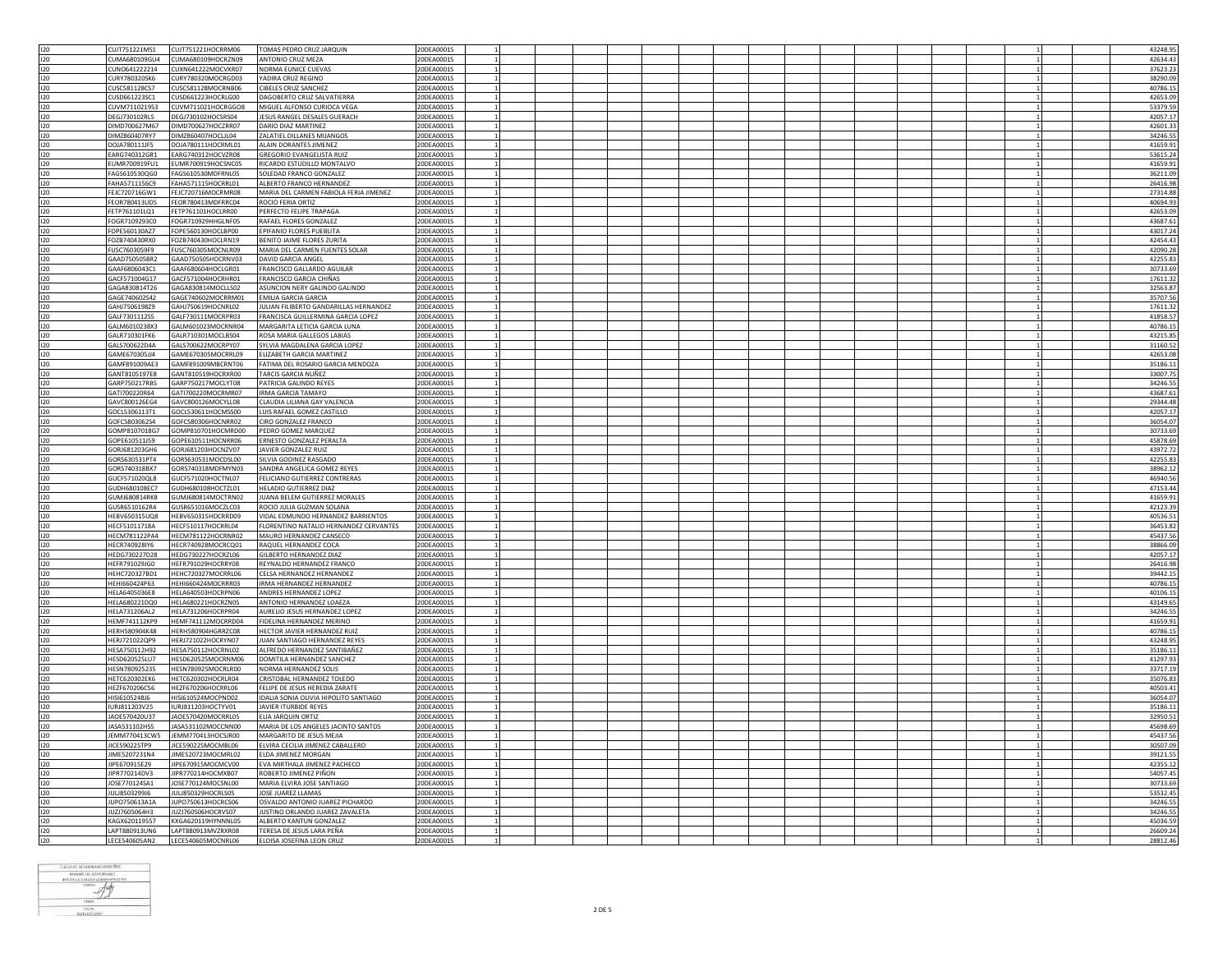| 120        | LIEN6509218R7                   | LIEN650921HOCBSX04                       | NOE LIBORIO ESCAMILLA                                          | 20DEA0001S               |              |  |  |  |  |  | 42851.69             |
|------------|---------------------------------|------------------------------------------|----------------------------------------------------------------|--------------------------|--------------|--|--|--|--|--|----------------------|
| 120        | LIMC740127RW4                   | LIMC740127MOCNTC06                       | <b>CICLALI LINARES MATUS</b>                                   | 20DEA0001S               |              |  |  |  |  |  | 41858.57             |
| 120        | LOAH641025SN2                   | LOAH641025HOCPNC08                       | <b>HECTOR LOPEZ ANTONIO</b>                                    | 20DEA0001S               |              |  |  |  |  |  | 43248.95             |
|            |                                 |                                          |                                                                |                          |              |  |  |  |  |  |                      |
| 120        | OAR670604CT0                    | LOAR670604MOCPNT05                       | RUTILIA LOPEZ ANTONIO                                          | 20DEA0001S               |              |  |  |  |  |  | 37973.53             |
| 120        | OCA681026FT9                    | LXCA681026HOCPSL06                       | ALFREDO CARLOS LOPEZ CASTRO                                    | 20DEA0001S               |              |  |  |  |  |  | 42255.83             |
| 120        | LOCG650407U15                   | LOCG650407MOCPRD05                       | <b>GUADALUPE LOPEZ CARRASCO</b>                                | 20DEA0001S               |              |  |  |  |  |  | 46296.4              |
|            |                                 |                                          |                                                                |                          |              |  |  |  |  |  |                      |
| 120        | LOCH780529JC7                   | LOCH780529HOCPRR03                       | HIRAM LOPEZ CARRASCO                                           | 20DEA0001S               |              |  |  |  |  |  | 41759.24             |
| 120        | 064681002662                    | LOGA681002HOCPRN09                       | ANDRES LOPEZ GARCIA                                            | 20DEA0001S               |              |  |  |  |  |  | 43425.09             |
| 120        | OGJ5909045I0                    | LOGJ590904HOCPMM07                       | JAIME LOPEZ GOMEZ                                              | 20DEA0001S               |              |  |  |  |  |  | 43230.35             |
|            |                                 |                                          |                                                                |                          |              |  |  |  |  |  |                      |
| 120        | LOGJ6502272F3                   | LOGJ650227HOCPLL02                       | JULIO CESAR LOPEZ GALVEZ                                       | 20DEA0001S               | $\mathbf{1}$ |  |  |  |  |  | 39112.97             |
| 120        | LOGJ680624MYA                   | LOGJ680624HOCPNN02                       | JUAN CARLOS LOPEZ GONZALEZ                                     | 20DEA0001S               |              |  |  |  |  |  | 43745.54             |
| 120        | LOGV710228FIA                   | LOGV710228HOCPNC05                       | VICTOR LOPEZ GUENDOLAIN                                        | 20DEA0001S               | $\mathbf{1}$ |  |  |  |  |  | 39344.73             |
|            |                                 |                                          |                                                                |                          |              |  |  |  |  |  |                      |
| 120        | OHT671003KL7                    | LOHT671003MOCPRR02                       | TERESITA DE JESUS LOPEZ HERNANDEZ                              | 20DEA0001S               |              |  |  |  |  |  | 40402.15             |
| 120        | LOHV7401254GA                   | LOHV740125MOCPRR00                       | VIRGINIA LOPEZ HERNANDEZ                                       | 20DEA0001S               |              |  |  |  |  |  | 42388.19             |
| 120        | LOLA700424Q88                   | LOLA700424HOCPPL03                       | ALEJANDRO LOPEZ LOPEZ                                          | 20DEA0001S               |              |  |  |  |  |  | 44979.32             |
|            |                                 |                                          |                                                                |                          |              |  |  |  |  |  |                      |
| 120        | LOLR711207D61                   | LOLR711207MOCPSC08                       | ROCELIA LOPEZ LUIS                                             | 20DEA0001S               |              |  |  |  |  |  | 40503.41             |
| 120        | OLT6312289C4                    | LOLT631228MOCPSF08                       | TEOFILA LOPEZ LUIS                                             | 20DEA0001S               |              |  |  |  |  |  | 44043.47             |
| 120        | OMF6504039G1                    | LOMF650403MOCPJR07                       | FRANCISCA OFELIA LOPEZ MEJIA                                   | 20DEA0001S               |              |  |  |  |  |  | 42454.43             |
|            |                                 |                                          |                                                                |                          |              |  |  |  |  |  |                      |
| 120        | 100C700725679                   | LOOC700725MOCPRL09                       | CLAUDIA DEL CARMEN LOPEZ OROZCO                                | 20DEA0001S               |              |  |  |  |  |  | 38546.09             |
| 120        | LOOE720214DS2                   | LOOE720214MOCPRR06                       | ERIKA PATRICIA LOPEZ OROZCO                                    | 20DEA0001S               |              |  |  |  |  |  | 39510.23             |
| 120        | LOPY800507GD6                   | LOPY800507MOCPND02                       | YADIRA LOPEZ PINEDA                                            | 20DEA0001S               |              |  |  |  |  |  | 28103.08             |
|            |                                 |                                          |                                                                |                          |              |  |  |  |  |  |                      |
| 120        | ORG610918UD7                    | LORG610918HOCPDN07                       | <b>GENARO LOPEZ RODRIGUEZ</b>                                  | 20DEA0001S               |              |  |  |  |  |  | 45276.59             |
| 120        | LOSE641115LZ7                   | LOSE641115MOCPNL01                       | ELPIDIA LOPEZ SANTIAGO                                         | 20DEA0001S               |              |  |  |  |  |  | 41702.19             |
| 120        | LOST640114FJ9                   | LOST640114MOCPRR01                       | MARIA TERESA LOPEZ SORIANO                                     | 20DEA0001S               |              |  |  |  |  |  | 34901.32             |
|            |                                 |                                          |                                                                |                          |              |  |  |  |  |  |                      |
| 120        | LOVE741027LG9                   | LOVE741027HOCPLD04                       | EDUARDO REY LOPEZ VILLAVICENCIO                                | 20DEA0001S               |              |  |  |  |  |  | 29758.33             |
| 120        | OVJ640412H41                    | LOVJ640412MOCPSL00                       | JULIA LOPEZ VASQUEZ                                            | 20DEA0001S               |              |  |  |  |  |  | 38757.43             |
| 120        | LUGA5910015F6                   | LUGA591001HOCNRN02                       | ANGEL LUNA GARCIA                                              | 20DEA0001S               |              |  |  |  |  |  | 43290.3              |
|            |                                 |                                          |                                                                |                          |              |  |  |  |  |  |                      |
| 120        | LUSS681111QD6                   | LUSS681111MOCSNY01                       | SYLVIA VICTORIA LUIS SANTOS                                    | 20DEA0001S               |              |  |  |  |  |  | 39826.19             |
| 120        | MACE610812JD7                   | MACE610812MOCTRL01                       | ELENA MATUS CRUZ                                               | 20DEA0001S               |              |  |  |  |  |  | 41499.9              |
| 120        | MACU540516K44                   | MACU540516HOCTYB00                       | <b>UBALDO MATIAS CAYETANO</b>                                  | 20DEA0001S               |              |  |  |  |  |  | 43844.87             |
|            |                                 |                                          |                                                                |                          |              |  |  |  |  |  |                      |
| 120        | MAGD530225JB0                   | MAGD530225MOCNLL02                       | DALIA VICTORIA MANZANARES GIL                                  | 20DEA0001S               |              |  |  |  |  |  | 38983.23             |
| 120        | MAGM950812561                   | MAGM950812HOCRRR02                       | MARIO ALBERTO MARTINEZ GARCIA                                  | 20DEA0001S               |              |  |  |  |  |  | 8978.89              |
| 120        |                                 | MAGP710531ST2 MAGP710531MOCRRT08         | PETRONILA MARTINEZ GARCIA                                      | 20DEA0001S               |              |  |  |  |  |  | 43754.43             |
|            |                                 |                                          |                                                                |                          |              |  |  |  |  |  |                      |
| 120        | MAHA941015TR6                   | MAHA941015MOCRRM06                       | AMAIRANI JANETT MARTINEZ HERNANDEZ                             | 20DEA0001S               |              |  |  |  |  |  | 8978.89              |
| 120        |                                 | MAMA6501036V4 MAMA650103HCSRNB06         | ABEL MARTINEZ MUNDO                                            | 20DEA0001S               |              |  |  |  |  |  | 41297.93             |
| 120        |                                 | MAMC6609242V3 MAMC660924MOCRRR06         | MARIA DEL CARMEN MARTINEZ MARTINEZ                             | 20DEA0001S               | $\mathbf{1}$ |  |  |  |  |  | 36584.27             |
|            |                                 |                                          |                                                                |                          |              |  |  |  |  |  |                      |
| 120        | MAMX720608I93                   | MXME720608MOCRTS02                       | ESPERANZA MARTINEZ MATUS                                       | 20DEA0001S               |              |  |  |  |  |  | 39004.77             |
| 120        | MAPC700724R58                   | MAPC700724MOCRRR08                       | MARIA CRISTINA MARTINEZ PEREZ                                  | 20DEA0001S               |              |  |  |  |  |  | 43886.23             |
| 120        | MAPE6206013R5                   | MAXP620601HOCRXD07                       | PEDRO MARTINEZ                                                 | 20DEA0001S               |              |  |  |  |  |  | 40900.67             |
|            |                                 |                                          |                                                                |                          |              |  |  |  |  |  |                      |
| 120        | MAPF580215Q33                   | MAPF580215HOCRRS00                       | <b>FAUSTINO MARTINEZ PEREZ</b>                                 | 20DEA0001S               |              |  |  |  |  |  | 43844.87             |
| 120        | MAPR7503245K3                   |                                          |                                                                |                          |              |  |  |  |  |  |                      |
|            |                                 |                                          | ROBERTO CARLOS MARTINEZ PINACHO                                | 20DEA0001S               |              |  |  |  |  |  | 30355.83             |
|            |                                 | MAPR750324HOCRNB08                       |                                                                |                          |              |  |  |  |  |  |                      |
| 120        | MAPT670924LK2                   | MAPT670924MOCRRR09                       | TEREZA MARTINEZ PEREZ                                          | 20DEA0001S               |              |  |  |  |  |  | 43050.35             |
| 120        | MAOL560814GK3                   | MAQL560814HOCRRS03                       | JOSE LUIS MARTINEZ QUIROZ                                      | 20DEA0001S               |              |  |  |  |  |  | 35689.33             |
|            |                                 |                                          |                                                                |                          |              |  |  |  |  |  |                      |
| 120        | MARI780504T25                   | MARI780504HOCRSV08                       | <b>IVAN MARTINEZ RIOS</b>                                      | 20DEA0001S               |              |  |  |  |  |  | 42255.83             |
| 120        | MARS730806MF6                   | MARS730806HOCTDL04                       | SALVADOR ANGEL MATA RODRIGUEZ                                  | 20DEA0001S               |              |  |  |  |  |  | 43050.35             |
| 120        | MART680521QJ3                   | MART680521MOCRJR01                       | TRINIDAD VALENTINA MARTINEZ ROJAS                              | 20DEA0001S               |              |  |  |  |  |  | 34569.59             |
|            | MASA8211255H7                   | MASA821125HOCRLB04                       | ARFI MARTINFZ SALINAS                                          | 20DEA0001S               |              |  |  |  |  |  |                      |
| 120        |                                 |                                          |                                                                |                          |              |  |  |  |  |  | 40052.27             |
| 120        | MASV6410089C0                   | MASV641008HOCRYC01                       | VICENTE MARTINEZ SAYNES                                        | 20DEA0001S               |              |  |  |  |  |  | 42057.17             |
| 120        | MED1630930RG6                   | MEDJ630930HOCRZR00                       | JERONIMO MANUEL MERINO DIAZ                                    | 20DEA0001S               | 1            |  |  |  |  |  | 42057.17             |
|            |                                 |                                          |                                                                |                          |              |  |  |  |  |  |                      |
| 120        | MEFR840505JP4                   | MEFR840505MOCNNF07                       | RAFAELA MENDOZA FUENTES                                        | 20DEA0001S               |              |  |  |  |  |  | 36530.81             |
| 120        |                                 | MEGV640826GG1 MEGV640826MOCSVR02         | VIRGINIA DACIA MESTAS GUEVARA                                  | 20DEA0001S               | $\mathbf{1}$ |  |  |  |  |  | 43646.23             |
| 120        | MEHA590212LB0                   | MEHA590212MOCRRR08                       | AURORA MERINO HERNANDEZ                                        | 20DEA0001S               |              |  |  |  |  |  | 45036.59             |
|            |                                 |                                          |                                                                |                          | $\mathbf{1}$ |  |  |  |  |  |                      |
| 120        | MELR631203GX9                   | MELR631203HOCNPL01                       | RAUL ELISEO MENDOZA LOPEZ                                      | 20DEA0001S               |              |  |  |  |  |  | 44506.97             |
| 120        | MEMG500619699                   | MEMG500619HOCNRR03                       | GERVASIO MENDOZA MARTINEZ                                      | 20DEA0001S               |              |  |  |  |  |  | 42851.69             |
| 120        |                                 | MEMR6511251H5 MEMR651125HOCCNB09         | RUBICEL MECOTT MONTERO                                         | 20DEA0001S               |              |  |  |  |  |  | 39708.89             |
|            | MESM7010201H1                   | MESM701020MOCNLR06                       | MARTHA ELENA MENDOZA SILVA                                     | 20DEA0001S               |              |  |  |  |  |  |                      |
| 120        |                                 |                                          |                                                                |                          |              |  |  |  |  |  | 41854.22             |
| 120        | MIMP821215BC6                   | MIMP821215HOCGRB01                       | PABLITO MIGUEL MARTINEZ                                        | 20DEA0001S               |              |  |  |  |  |  | 31009.56             |
| 120        | MISV8701083H3                   | MISV870108MOCGNV07                       | VIVIANA DEL CARMEN MIGUEL SANCHEZ                              | 20DEA0001S               |              |  |  |  |  |  | 36780.04             |
| 120        | MITG661021CH3                   | MITG661021MOCRRD01                       | <b>GUADALUPE MIRANDA TERAN</b>                                 | 20DEA0001S               |              |  |  |  |  |  | 43646.23             |
|            |                                 |                                          |                                                                |                          |              |  |  |  |  |  |                      |
| 120        |                                 | MOGG820814NN5 MOGG820814MOCRMB07         | GABRIELA ROSALBA MORALES GOMEZ                                 | 20DEA0001S               | $\mathbf{1}$ |  |  |  |  |  | 36314.3              |
| 120        | MOHM621223UJ8                   | MOHM621223HOCRRN02                       | MANUEL MORGAN HERNANDEZ                                        | 20DEA0001S               |              |  |  |  |  |  | 37424.63             |
| 120        | MOJA420415MA7                   | MOJA420415HOCRVN04                       | ANASTACIO CRISOFORO MORALES JAVIER                             | 20DEA0001S               |              |  |  |  |  |  |                      |
|            |                                 |                                          |                                                                |                          |              |  |  |  |  |  | 33127.87             |
| 120        |                                 | MOMR710104EP3 MOMR710104MOCNRS02         | ROSA MADEL MONTAÑO MARTINEZ                                    | 20DEA0001S               |              |  |  |  |  |  | 40106.15             |
| 120        |                                 | MOSM630525QJ4 MOSM630525MOCNSR04         | MARCELA MONTERROSA SOSA                                        | 20DEA0001S               |              |  |  |  |  |  | 45698.69             |
| 120        | MOSR561221FU1                   | MOSR561221HOCRNB06                       | <b>RUBEN MORALES SANCHEZ</b>                                   | 20DEA0001S               |              |  |  |  |  |  | 42092.39             |
|            |                                 |                                          |                                                                |                          |              |  |  |  |  |  |                      |
| 120        | MOSY610331IY7                   | MOSY610331MOCRNL03                       | YOLANDA MORALES SANCHEZ                                        | 20DEA0001S               |              |  |  |  |  |  | 39826.1              |
| 120        | NAAA5504088Z3                   | NAAA550408HOCVRL07                       | ALBERTO NAVA ARMENGOL                                          | 20DEA0001S               |              |  |  |  |  |  | 45036.59             |
|            | NAGS6806277IA                   | NAGS680627MOCVRC07                       | SOCORRO NAVARRO GARCIA                                         | 20DEA0001S               |              |  |  |  |  |  | 38029.0              |
| 120        |                                 |                                          |                                                                |                          |              |  |  |  |  |  |                      |
| 120        | NAJO820513M93                   | NAJO820513MOCRRB09                       | OBDULIA NARANJO JARQUIN                                        | 20DEA0001S               |              |  |  |  |  |  | 33539.83             |
| 120        | NOME570303EB1                   | NOME570303MOCLNV02                       | EVELIA DEVORA NOLASCO MENDEZ                                   | 20DEA0001S               |              |  |  |  |  |  | 40786.19             |
|            |                                 |                                          | BERENICE DE FATIMA NUÑEZ CERVANTES                             | 20DEA0001S               |              |  |  |  |  |  |                      |
| 120        | NUCB8008129W5                   | NUCB800812MOCXRR05                       |                                                                |                          |              |  |  |  |  |  | 53303.45             |
| 120        | OACR7101302N0                   | OACR710130HOCRRN02                       | RENE ORVAÑANOS CORRES                                          | 20DEA0001S               |              |  |  |  |  |  | 26610.81             |
| 120        | OAPC670118R60                   | OAPC670118MOCRNL08                       | CLARITZA ORDAZ PINEDA                                          | 20DEA0001S               |              |  |  |  |  |  | 35438.33             |
|            |                                 |                                          |                                                                |                          |              |  |  |  |  |  |                      |
| 120        | OASL630910SA3                   | OASL630910HOCRNS07                       | LUIS ANGEL ORDAZ SANTIAGO                                      | 20DEA0001S               |              |  |  |  |  |  | 42255.83             |
| 120        | OERA58010634A                   | OERA580106MOCRMM08                       | AMELIA REINA ORTEGA RAMIREZ                                    | 20DEA0001S               | $\mathbf{1}$ |  |  |  |  |  | 42255.83             |
| 120        | OIGO7711174B0                   | OIGO771117HOCRTS08                       | <b>OSCAR ORTIZ GUTIERREZ</b>                                   | 20DEA0001S               |              |  |  |  |  |  | 29635.17             |
|            |                                 |                                          |                                                                |                          |              |  |  |  |  |  |                      |
| 120        | OIPJ690319IK2                   | OIPJ690319MOCRNS06                       | JOSEFA ORTIZ PANTOJA                                           | 20DEA0001S               |              |  |  |  |  |  | 43230.35             |
| 120        | OIPL630211I76                   | OIPL630211MOCRRR00                       | LOURDES ORTIZ PEREZ                                            | 20DEA0001S               |              |  |  |  |  |  | 43844.87             |
| 120        | OIRE5802056H6                   | OIRE580205HOCRBD09                       | EDUARDO FELIPE ORTIZ ROBLES                                    | 20DEA0001S               |              |  |  |  |  |  | 39510.23             |
|            |                                 |                                          |                                                                |                          |              |  |  |  |  |  |                      |
| 120        | OOCR650213L68                   | OOCR650213HOCRSB03                       | ROBERTO OROZCO CASTILLO                                        | 20DEA0001S               |              |  |  |  |  |  | 40006.79             |
| 120        | OOLI721127RE9                   | OOLI721127MOCRPS05                       | <b>ISELA OROZCO LOPEZ</b>                                      | 20DEA0001S               |              |  |  |  |  |  | 43473.58             |
| 120        | OOSV7305298M1                   | OOSV730529HOCRLR07                       | VIRGINIO GERMAN OROPEZA SALAZAR                                | 20DEA0001S               |              |  |  |  |  |  | 36530.81             |
|            |                                 |                                          |                                                                |                          |              |  |  |  |  |  |                      |
| 120<br>120 | PACI710506QF6<br>PAI G790223FB4 | PACI710506MOCSNS03<br>PALG790223MOCCPV09 | <b>ISABEL PASTOR CONTRERAS</b><br>GIOVANNA PAOLA PACHECO LOPEZ | 20DEA0001S<br>20DEA0001S |              |  |  |  |  |  | 34603.93<br>30355.81 |

$$
\begin{array}{r}\n\text{CADULTO ATAMIMANG OF DINGWEZ} \\
\text{INDEUM OF IN EING E AOMIMESTBATWA} \\
\text{INEC DE LA UINGD ACMAMESTBATWA} \\
\text{PIGU, LA UINGD} \\
\text{PIGU, AOMIGD} \\
\text{PIGU, AOMIGD} \\
\text{PIGU, AOMIGD} \\
\text{PIGU, AOMIGD} \\
\text{PIGU, AOMIGD} \\
\end{array}
$$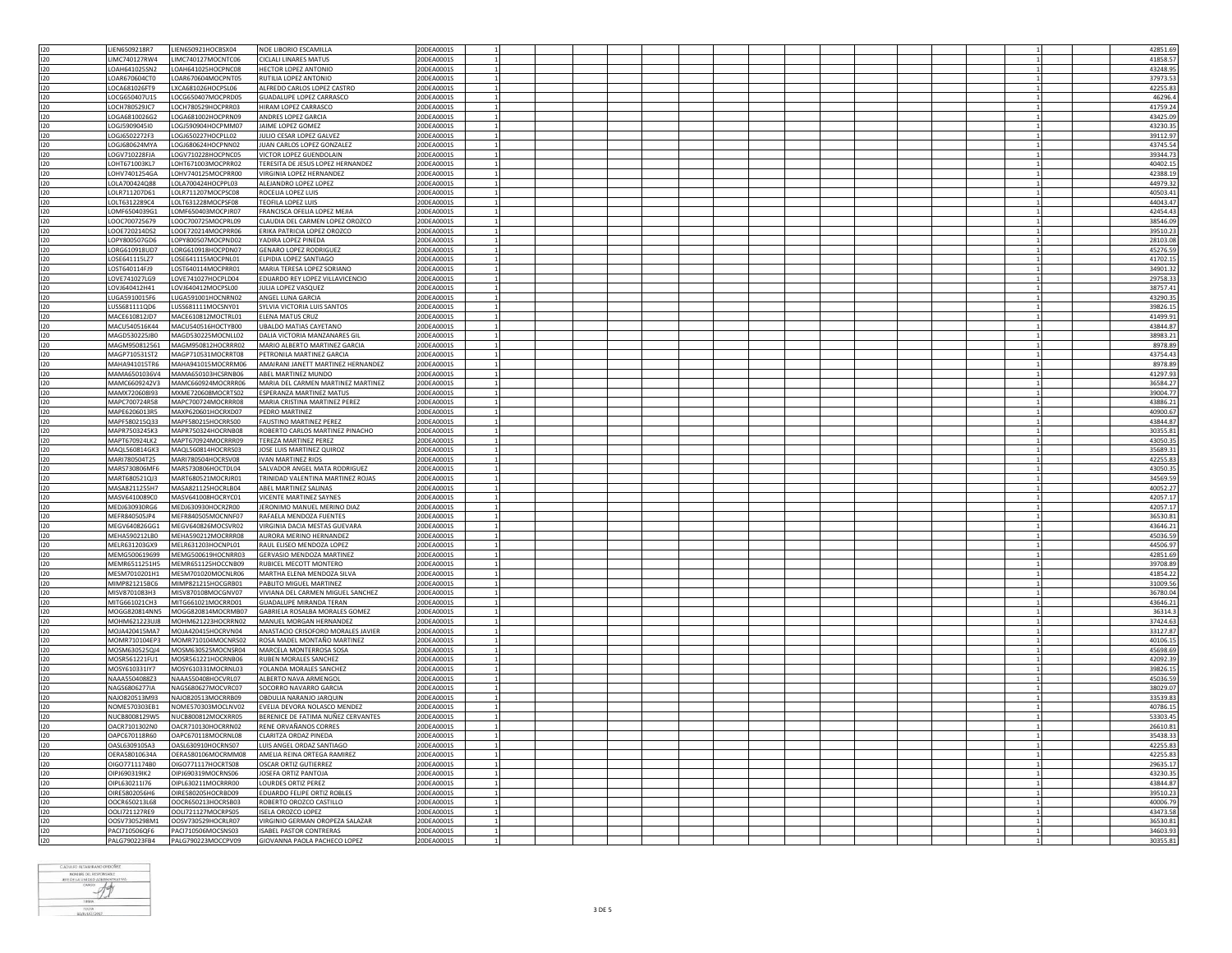| 120        |                                            |                                       |            |  |  |  |                 |  |           |
|------------|--------------------------------------------|---------------------------------------|------------|--|--|--|-----------------|--|-----------|
|            | PAML7306075K6<br>PAML730607HOCDLS00        | JOSE LUIS PADILLA MILAN               | 20DEA0001S |  |  |  |                 |  | 42057.17  |
| 120        | PARC800406HOCCML00<br>PARC800406ES5        | CELSO PACHECO RAMIREZ                 | 20DEA0001S |  |  |  |                 |  | 53930.57  |
| 120        | PEAC890202Q84<br>PEAC890202HOCXRN01        | CANDIDO EMMANUEL PEÑA ARAGON          | 20DEA0001S |  |  |  |                 |  | 17611.42  |
|            |                                            |                                       |            |  |  |  |                 |  |           |
| 120        | PECL551009399<br>PECL551009HOCXBS05        | LUIS JAIME PEÑA CABALLERO             | 20DEA0001S |  |  |  |                 |  | 53532.45  |
| 120        | PECL830417329<br>PECL830417HOCRBS05        | LUIS ALBERTO PEREA CABRERA            | 20DEA0001S |  |  |  |                 |  | 17611.32  |
| 120        | PEGA650720MOCRRZ09                         | AZALIA PEREZ GUERRA                   | 20DEA0001S |  |  |  |                 |  |           |
|            | PEGA650720P30                              |                                       |            |  |  |  |                 |  | 41099.27  |
| 120        | PEGL650921NC8<br>PEGL650921HOCRRS04        | LUIS ARTURO PEREZ GARCIA              | 20DEA0001S |  |  |  |                 |  | 54132.45  |
| 120        | <b>PEHR670102NS8</b><br>PEHR670102MOCRRS06 | ROSA ELVA PEREZ HERNANDEZ             | 20DEA0001S |  |  |  | $\mathbf{1}$    |  | 40344.79  |
| 120        | PELB541209TS6<br>PELB541209HOCRPR05        | <b>BRAULIO PEREZ LOPEZ</b>            | 20DEA0001S |  |  |  |                 |  | 53555.57  |
|            |                                            |                                       |            |  |  |  |                 |  |           |
| 120        | PELP621007HOCRPD07<br>PELP621007PX6        | PEDRO MARCOS PEREZ LOPEZ              | 20DEA0001S |  |  |  | <sup>1</sup>    |  | 43745.54  |
| 120        | PELU6001079G5<br>PEXL600107HOCRXC02        | LUCIANO JULIAN PEREZ                  | 20DEA0001S |  |  |  | 1               |  | 43050.35  |
| 120        | PEPE620429G29<br>PEXP620429HOCRXD07        | <b>PEDRO PEREZ</b>                    | 20DEA0001S |  |  |  | <sup>1</sup>    |  | 54207.45  |
|            |                                            |                                       |            |  |  |  |                 |  |           |
| 120        | PICM561128GZ3<br>PICM561128MOCNSR03        | MARISELA PINEDA CASTILLO              | 20DEA0001S |  |  |  |                 |  | 42421.33  |
| 120        | POCN690525Q68<br>POCN690525MCCTND06        | NIDELVIA MARGARITA POOT CANUL         | 20DEA0001S |  |  |  | $\overline{1}$  |  | 46511.14  |
| 120        | POVV6309058X8<br>POVV630905MOCBLR10        | VIRGINIA SELIFLOR POBLANO VILLALOBOS  | 20DEA0001S |  |  |  | $\mathbf{1}$    |  | 42728.09  |
|            |                                            |                                       |            |  |  |  |                 |  |           |
| 120        | RAAF6506115R3<br>RAAF650611MOCMZS03        | FAUSTINA RAMIREZ AZCONA               | 20DEA0001S |  |  |  | $1\,$           |  | 41659.91  |
| 120        | RAAM6703046T9<br>RAAM670304MOCMNN08        | MANUELA RAMIREZ ANTONIO               | 20DEA0001S |  |  |  |                 |  | 45144.87  |
| 120        | RABA571130AV7<br>RABA571130MOCMRN02        | ANDREA RAMOS BURGUET                  | 20DEA0001S |  |  |  |                 |  | 37086.79  |
| 120        | RABO800823HOCMSS02<br>RABO800823P97        | OSCAR DAMIAN RAMOS BUSTAMANTE         | 20DEA0001S |  |  |  | $\mathbf{1}$    |  | 21355.43  |
|            |                                            |                                       |            |  |  |  |                 |  |           |
| 120        | RACA610804GA3<br>RACA610804HMCMSL02        | ALBERTO RAMOS CASAS                   | 20DEA0001S |  |  |  | $\mathbf{1}$    |  | 43977.27  |
| 120        | RACD610701TU6<br>RACD610701MOCMRR07        | DORA MARTHA RAMIREZ CRUZ              | 20DEA0001S |  |  |  | <sup>1</sup>    |  | 44705.57  |
| 120        | RALI650221AV2<br>RALI650221MDFMSS00        | MARIA ISABEL RAMIREZ LUIS             | 20DEA0001S |  |  |  |                 |  | 34850.14  |
|            |                                            |                                       |            |  |  |  |                 |  |           |
| 120        | RANE720804PU6<br>RANE720804HOCMCL06        | ELEUTERIO RAMIREZ NICOLAS             | 20DEA0001S |  |  |  | $\overline{1}$  |  | 32314.12  |
| 120        | RARM560721U6A<br>RARM560721HOCMDR05        | MARCELINO RAMIREZ RODRIGUEZ           | 20DEA0001S |  |  |  | $1\vert$        |  | 38219.15  |
| 120        | RARV701114HY1<br>RARV701114MOCMMR06        | VIRGINIA RAMIREZ RAMIREZ              | 20DEA0001S |  |  |  | <sup>1</sup>    |  | 43844.87  |
|            |                                            |                                       |            |  |  |  |                 |  |           |
| 120        | RASC771022RM4<br>RASC771022HOCMNH07        | CHRISTIAN RAMIREZ SANCHEZ             | 20DEA0001S |  |  |  |                 |  | 53615.24  |
| 120        | REPE631210J56<br>REPE631210MOCYRL02        | EULALIA REYES PEREZ                   | 20DEA0001S |  |  |  | $\overline{1}$  |  | 38575.3   |
| 120        | RERA700408HOCYML07<br>RERA700408KA5        | ALBERTO BENEDICTO REYES RAMIREZ       | 20DEA0001S |  |  |  |                 |  | 46940.56  |
|            |                                            |                                       |            |  |  |  |                 |  |           |
| 120        | RERA830802814<br>RERA830802MOCYYN06        | ANGELA REYES REYES                    | 20DEA0001S |  |  |  | $\mathbf{1}$    |  | 34246.55  |
| 120        | RERF640714MT0<br>RERF640714HOCYMR06        | <b>FRANCISCO REYES RAMIREZ</b>        | 20DEA0001S |  |  |  |                 |  | 46940.56  |
| 120        | RESE540714UM8<br>RESE540714HOCYNM03        | <b>EMILIANO REYES SANTIAGO</b>        | 20DEA0001S |  |  |  |                 |  | 40867.56  |
|            |                                            |                                       |            |  |  |  |                 |  |           |
| 120        | RESU851127HDFYNL09<br>RESU851127MC5        | ULISSES REYNA SANCHEZ                 | 20DEA0001S |  |  |  | $\overline{1}$  |  | 34246.55  |
| 120        | RICF691004R13<br>RICF691004MOCSRR00        | FRANCISCA RIOS CRUZ                   | 20DEA0001S |  |  |  | $\mathbf{1}$    |  | 32595.85  |
| 120        | RIPM6406108C4<br>RIPM640610HOCSLR06        | MARGARITO RIOS PALACIOS               | 20DEA0001S |  |  |  |                 |  | 47799.34  |
|            |                                            |                                       |            |  |  |  |                 |  |           |
| 120        | ROAI6903177G4<br>ROAI690317MOCDRR00        | IRLANDA GERTRUDIS RODRIGUEZ ARAGON    | 20DEA0001S |  |  |  |                 |  | 35692.25  |
| 120        | ROXE640123MOCJXL06<br>ROEL640123E63        | <b>ELIZABET ROJAS</b>                 | 20DEA0001S |  |  |  | <sup>1</sup>    |  | 41659.9   |
| 120        | ROHM7109022HA<br>ROHM710902MOCSRR07        | MIRNA GABRIELA ROSAS HERRERA          | 20DEA0001S |  |  |  |                 |  | 39654.15  |
|            |                                            |                                       |            |  |  |  |                 |  |           |
| 120        | ROSA680702F45<br>ROSA680702HOCSNB01        | ABEL DE LA ROSA SANTOS                | 20DEA0001S |  |  |  | <sup>1</sup>    |  | 36034.19  |
| 120        | ROVA720415948<br>ROVA720415MOCSLN05        | ANA LILIA ROSALES VELASCO             | 20DEA0001S |  |  |  |                 |  | 38029.07  |
| 120        | ROVH580406P33<br>ROVH580406HOCSSM02        | HUMBERTO JULIAN ROSETTE VASQUEZ       | 20DEA0001S |  |  |  |                 |  | 38186.04  |
|            | ROVL500215KT2<br>ROVL500215HOCDLM09        | LAMBERTO RODRIGUEZ VILLASEÑOR         | 20DEA0001S |  |  |  |                 |  | 43182.75  |
| 120        |                                            |                                       |            |  |  |  |                 |  |           |
| 120        | RUCA661218PC4<br>RUCA661218HOCZRD05        | ADOLFO RUIZ CORTES                    | 20DEA0001S |  |  |  | $1\overline{ }$ |  | 41099.27  |
| 120        | RUGB6101106R8<br>RUGB610110HOCZRN06        | <b>BENITO RUIZ GUERRA</b>             | 20DEA0001S |  |  |  |                 |  | 35861.11  |
|            |                                            |                                       |            |  |  |  |                 |  |           |
| 120        | RUSE630122PI8<br>RUSE630122HOCZNP00        | EPIFANIO ANTONIO RUIZ SANTIAGO        | 20DEA0001S |  |  |  |                 |  | 34246.55  |
| 120        | RUVR600301MOCZLS07<br>RUVR60030144A        | ROSENDA LEONOR RUIZ VELASCO           | 20DEA0001S |  |  |  | 1               |  | 12955.36  |
| 120        | SAAM690615DK7<br>SAAM690615HOCNQG02        | MIGUEL ANGEL SANCHEZ AQUINO           | 20DEA0001S |  |  |  |                 |  | 41297.93  |
|            |                                            |                                       |            |  |  |  |                 |  |           |
| 120        | SARF760410PI9<br>SABE760410MOCNZR06        | ERIKA ADRIANA SANCHEZ BAEZ            | 20DEA0001S |  |  |  | <sup>1</sup>    |  | 17611.36  |
| 120        | SACG6309299K0<br>SACG630929HJCLRN06        | GONZALO SALGADO CARBALLO              | 20DEA0001S |  |  |  |                 |  | 33866.8   |
| 120        | SACR540827448<br>SACR540827MOCLSS02        | ROSALBA SALINAS CASTILLO              | 20DEA0001S |  |  |  | $\overline{1}$  |  | 43646.2   |
| 120        | SADR851009V57<br>SADR851009HOCNVC08        | RICARDO JAVIER SANTANA DAVILA         | 20DEA0001S |  |  |  |                 |  | 34246.55  |
|            |                                            |                                       |            |  |  |  |                 |  |           |
| 120        | SAFF701120411<br>SAFF701120MOCNNL09        | FELISA SANTANA FUENTES                | 20DEA0001S |  |  |  | $\overline{1}$  |  | 42024.07  |
| 120        | SAGA640123TV4<br>SAGA640123MOCLIM08        | AMELIA SALVADOR GIJON                 | 20DEA0001S |  |  |  |                 |  | 37664.93  |
| 120        | SAGA7006056G4<br>SAGA700605MOCBND04        | ADELAIDA SABAH GENICO                 | 20DEA0001S |  |  |  |                 |  | 37482.83  |
|            |                                            |                                       |            |  |  |  |                 |  |           |
| 120        | SAGF581027HOCNRR04<br>SAGF5810277I0        | FRUMENCIO SANTIAGO GARCIA             | 20DEA0001S |  |  |  |                 |  | 45698.68  |
| 120        | SAGR651023746<br>SAGR651023HOCNML05        | RAUL SANTIAGO GOMEZ                   | 20DEA0001S |  |  |  |                 |  | 43248.95  |
|            |                                            |                                       |            |  |  |  |                 |  |           |
| 120        | SAH1701220417<br>SAH1701220HOCNRN00        | JUAN JOSE SANTIAGO HERNANDEZ          | 20DEA0001S |  |  |  |                 |  | 43248.95  |
| 120        | SAJA680204Q19<br>SAJA680204HOCNRN09        | ANDRES SANCHEZ JARQUIN                | 20DEA0001S |  |  |  |                 |  | 42700.64  |
| 120        | SAXL700320MOCNXZ06<br>SALU7003208L4        | LUZ MARIA DOLORES SANCHEZ             | 20DEA0001S |  |  |  | $\overline{1}$  |  | 38029.07  |
| 120        | SAMJ6612273N1<br>SAMJ661227HOCNJN09        |                                       | 20DEA0001S |  |  |  |                 |  | 42851.69  |
|            |                                            | JUAN PASCUAL SANTIAGO MEJIA           |            |  |  |  |                 |  |           |
| 120        | SAMM631226FW9<br>SAMM631226MOCNRR01        | MARINA MA DE LA LUZ SANTIAGO MARTINEZ | 20DEA0001S |  |  |  |                 |  | 40786.15  |
| 120        |                                            |                                       |            |  |  |  | <sup>1</sup>    |  | 43646.21  |
|            | SAOC681124JL7<br>SAOC681124HOCNRR07        | CRISOFORO ALEJANDRO SANTIAGO ORTIZ    | 20DEA0001S |  |  |  |                 |  |           |
|            |                                            |                                       |            |  |  |  |                 |  |           |
| 120        | SAPL391210D19<br>SAPL391210MOCNLR08        | LORETO GRACIELA SANTIAGO PALMA        | 20DEA0001S |  |  |  |                 |  | 37292.19  |
| 120        | SAPR650531A23<br>SAPR650531MOCNRY04        | REYNA VIRGEN SANTIAGO PEREZ           | 20DEA0001S |  |  |  |                 |  | 43050.35  |
| 120        | SARA710824MDFNMR01                         | AUREA AIDA SANCHEZ RAMIREZ            | 20DEA0001S |  |  |  | <sup>1</sup>    |  |           |
|            | SARA7108245N0                              |                                       |            |  |  |  |                 |  | 36239.43  |
| 120        | SARG681003E78<br>SARG681003MOCNSS02        | <b>GISELA SANDOVAL ROSALES</b>        | 20DEA0001S |  |  |  |                 |  | 40900.67  |
| 120        | SARH771127QB6<br>SARH771127MOCLDR06        | HORTENSIA SALVADOR RODRIGUE           | 20DEA0001S |  |  |  |                 |  | 33866.81  |
| 120        | SARM680314MOCVVT02<br>SARM6803143D4        | MATILDE MARGARITA SAAVEDRA REVILLA    | 20DEA0001S |  |  |  | $\overline{1}$  |  | 43646.21  |
|            |                                            |                                       |            |  |  |  |                 |  |           |
| 120        | SASF600530QK2<br>SASF600530HOCNNR06        | FERNANDO SANCHEZ SANCHEZ              | 20DEA0001S |  |  |  |                 |  | 35861.11  |
| 120        | SASI720505R53<br>SASI720505HDENNN02        | <b>IUAN GABRIEL SAN JUAN SAN JUAN</b> | 20DEA0001S |  |  |  |                 |  | 43447.61  |
| 120        | SATR6912146Q8<br>SATR691214MOCNRS00        | ROSA MARIA SANCHEZ TORIS              | 20DEA0001S |  |  |  |                 |  | 42322.03  |
|            |                                            |                                       |            |  |  |  |                 |  |           |
| 120        | SAVA740814HW2<br>SAVA740814HOCRSR09        | ARMANDO SARABIA VASQUEZ               | 20DEA0001S |  |  |  |                 |  | 28694.23  |
| 120        | SAVA880128Q31<br>SAVA880128MOCNSD04        | ADILENE SANCHEZ VASQUEZ               | 20DEA0001S |  |  |  |                 |  | 28694.23  |
| 120        | SAVR730830US0<br>SAVR730830MOCNLS02        | ROSA SANCHEZ VALDIVIESO               | 20DEA0001S |  |  |  | -1              |  | 29699.2   |
|            |                                            |                                       |            |  |  |  |                 |  |           |
| 120        | SAZL681127268<br>SAZL681127HOCNRS06        | LUIS VIRGILIO SANTOS ZARATE           | 20DEA0001S |  |  |  |                 |  | 42255.83  |
| 120        | SIBA711112PY8<br>SIBA711112MOCLJR06        | AURIA SILVA BEJARANO                  | 20DEA0001S |  |  |  | $\mathbf{1}$    |  | 28694.23  |
| 120        | SICG6111051N5<br>SICG611105HOCLRR01        | <b>GERARDO SILVA CERVANTES</b>        | 20DEA0001S |  |  |  | $\mathbf{1}$    |  | 40867.49  |
|            |                                            |                                       |            |  |  |  |                 |  |           |
| 120        | SICR6305233M0<br>SICR630523MDFRRC00        | MARIA DEL ROCIO SIERRA CORTES         | 20DEA0001S |  |  |  |                 |  | 36340.03  |
| 120        | SIFC691102QU9<br>SIFC691102MOCLRL07        | CLAUDIA DEL CARMEN SILVA FERNANDEZ    | 20DEA0001S |  |  |  |                 |  | 201144.09 |
| 120        | SILO640518QW1<br>SILO640518MOCLPL03        | OLIVA REMEDIOS SILVA LOPEZ            | 20DEA0001S |  |  |  |                 |  | 39538.15  |
| 120        | SIRG521206MOCLZL05<br>SIRG5212064RA        | <b>GLORIA LOURDES SILVA RUIZ</b>      | 20DEA0001S |  |  |  |                 |  | 44043.46  |
|            |                                            |                                       |            |  |  |  |                 |  |           |
| 120        | SISA7802256P3<br>SISA780225HOCMMR04        | ARMANDO SIMON SIMON                   | 20DEA0001S |  |  |  |                 |  | 28694.23  |
| 120        | SISI7611031L3<br>SISI761103HOCLNS05        | <b>ISRAEL SILVA SANTOS</b>            | 20DEA0001S |  |  |  | $\overline{1}$  |  | 40070.87  |
|            | SIVR6201201UA<br>SIVR620120HOCLNL06        | RAUL SILVA VENTURA                    | 20DEA0001S |  |  |  |                 |  | 43646.21  |
| 120<br>120 | SOFP841030MOCSBL02<br>SOFP841030BTA        | MARIA DEL PILAR SOSA FABIAN           | 20DEA0001S |  |  |  |                 |  | 31324.43  |

$$
\begin{array}{r}\n\hline\n\text{CAO(UPO A TAMIRANG O DIDG\&2)} \\
\hline\n\text{NPO (EM) CUMERO ACDAMING TBA TING} \\
\hline\n\text{HPO (EM) CUMO} \\
\hline\n\end{array}
$$